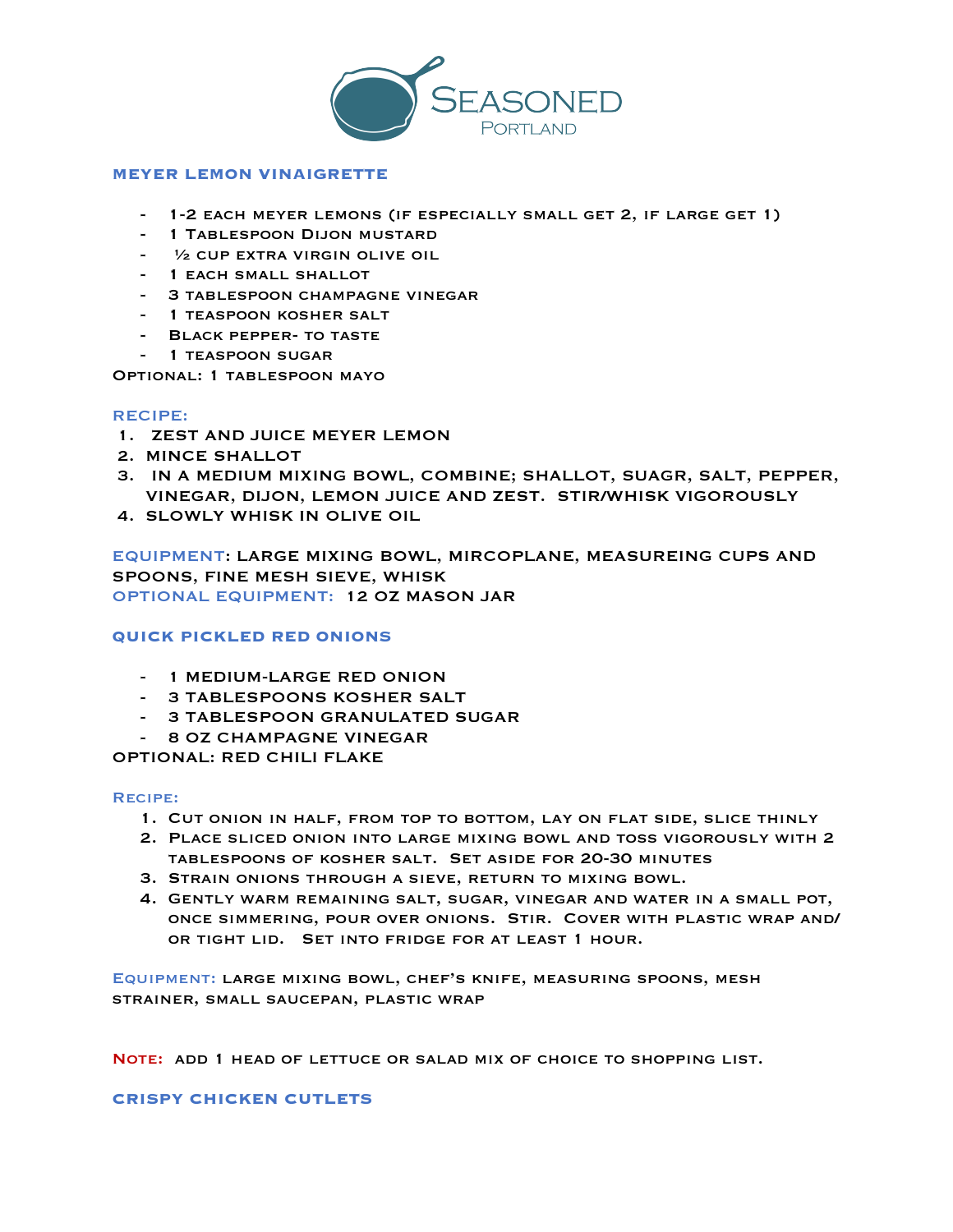

- 2 EACH BONELESS, SKINLESS CHICKEN BREASTS
- ½ CUP AP FLOUR
- 3 EGGS
- 3 CUPS PANKO BREADCRUMBS (FOR GLUTEN FREE OPTION, SUBSTITUTE, GF BREADCRUMBS- BRAND OF CHOICE: IANS)
- SALT
- BLACK PEPPER
- CAYENNE PEPPER (OPTIONAL)
- 1.5 CUPS GRAPESEED OIL

 (OR NON GMO BLEND OIL, VEGETABLE OIL OR SIMILAR PRODUCT. NOTE: DO NOT USE OLIVE OIL.)

# RECIPE:

- 1. SEASON CHICKEN BREASTS WITH SALT AND PEPPER
- 2. PLACE CHICKEN UNDER A LAYER OF PLASTIC WRAP (OR DO THE ZIPLOC BAG TRICK- I WILL SHOW YOU)
- 3. GENTLY POUND CHICKEN BREASTS TO A HALF INCH THICKNESS WITH A MEAT MALLET
- 4. SEASON FLOUR WITH 1 TABLESPOON SALT, 1 TEASPOON BLACK PEPPER AND ¼ TEASPOON CAYENNE (OPTIONAL). MIX TOGETHER. POUR ONTO A PLATE.
- 5. WHISK EGGS- POUR INTO A BOWL LARGE ENOUGH TO HOLD BOTH EGGS AND (LATER) CHICKEN BREASTS.
- 6. PLACE PANKO BREADCRUMBS ONTO ANOTHER PLATE.
- 7. PREFORM TRIPLE DREDGE TECHNIQUE ( I WILL DEMONSTRATE)
- 8. IN A 8-12 INCH SKILLET, WARM OIL OVER MEDIUM HEAT
- 9. PAN FRY CUTLETS
- 10.SET ONTO COOLING RACK, SEASONED WITH SALT. LET COOL AT ROOM TEMPERATURE

EQUIPMENT: 8-12 INCH SKILLET, TONGS, PLASTIC WRAP OR 1 GALLON ZIPLOC BAG, MEAT MALLET (IF DON NOT HAVE MALLET, CAN USE ROLLING PIN, CAST IRON SKILLET, CANNED GOOD, WINE BOTTLE), WIRE COOLING RACK, SHEET PAN/ BAKING PAN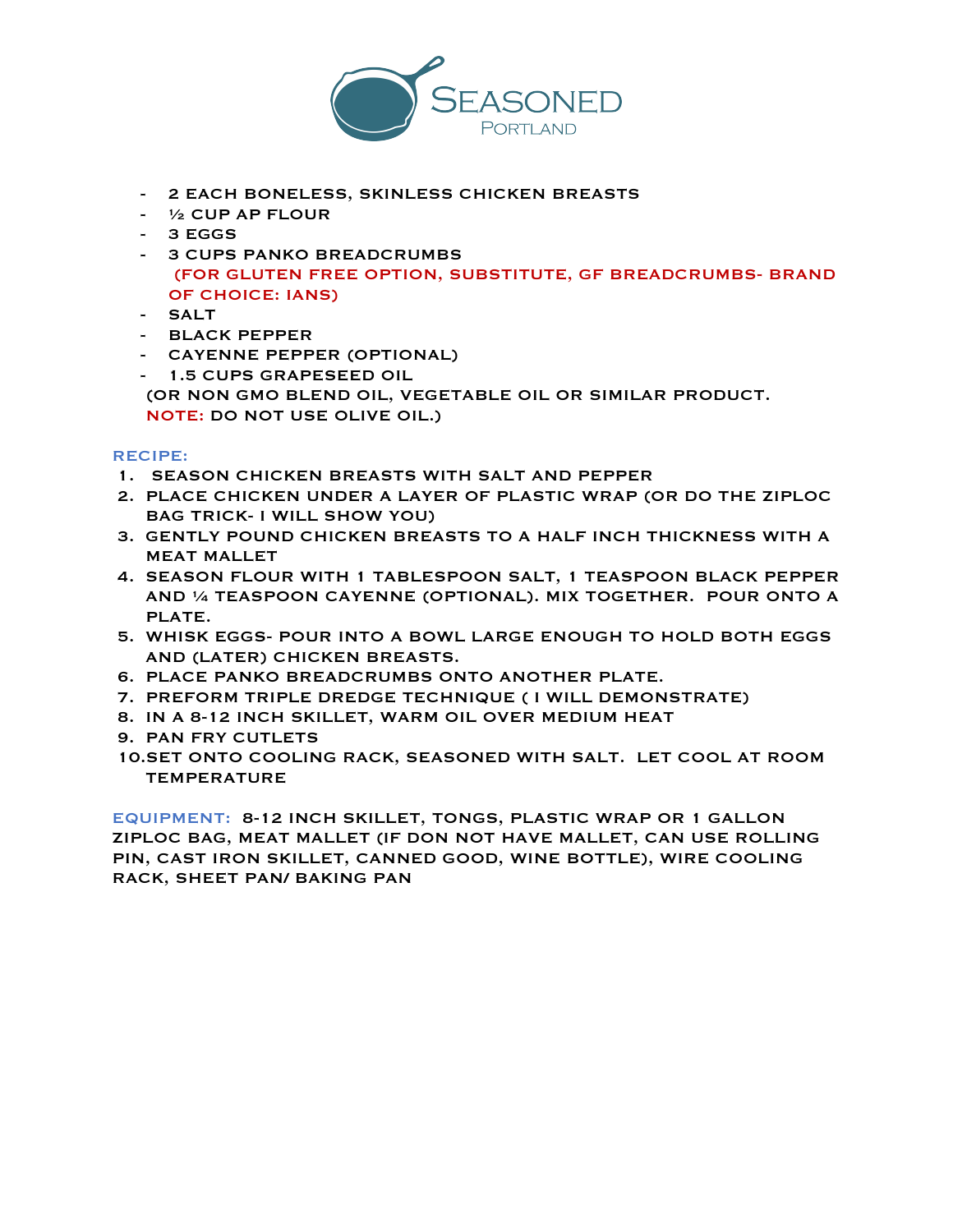

#### **WHIPPED CELERYROOT with THYME & GARLIC**

- APPROX. 1# CELERY ROOT
- 1 LARGE YUKON GOLD POTATO
- 6 CLOVES GARLIC- peeled
- 1 STICK UNSALTED BUTTER
- ½ CUP HEAVY CREAM
- 1 CUP WHOLE MILK
- 6 SPRIGS FRESH THYME

RECIPE:

- 1. PEEL AND CHOP CELERY ROOT. CUT INTO 1 INCH" CUBES". PEEL AND CHOP POTATO. CUT INTO 1 INCH" CUBES"
- 2. IN A LARGE SAUCEPAN, PUT CELERYROOT, POTATO AND GARLIC. COVER WITH WATER AND SEASON WITH 2 TABLESPOONS KOSHER SALT. TURN ON HEAT TO MEDIUM.
- 3. SIMMER GENTLY UNTIL TENDER- APPROX. 20 MINUTES
- 4. IN A SEPARATE SMALL SAUCEPAN, VERY GENTLY OVER LOW HEAT WARM CREAM, MILK AND THYME SPRIGS
- 5. CUBE BUTTER.
- 6. WHEN TENDER, STRAIN SIMMERING VEG. RESERVING 1 CUP OF COOKING WATER.
- 7. MASH CELERYROOT, POTATO AND GARLIC. WHISK IN HALF OF BUTTER CUBES. BIT BY BIT WHISK IN WARMED DAIRY- CAREFUL TO STRAIN OUT THYME LEAVES.
- 8. WHISK UNTIL SMOOTH. CHECK SEASONING.

EQUIPMENT: LARGE SAUCE PAN, SMALL SAUCE PAN, WHISK, HAND STRAINER, CHEF'S KNIFE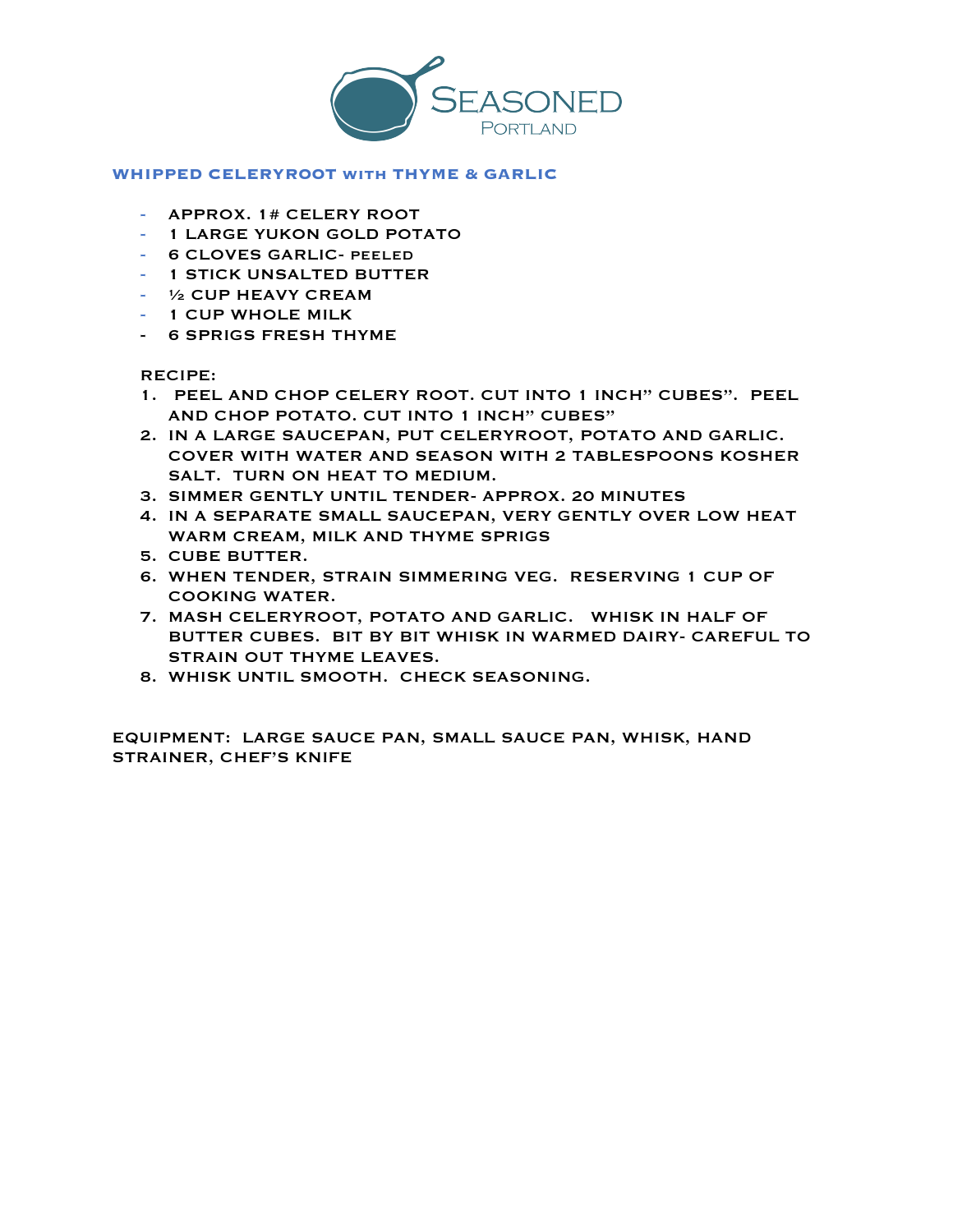

## **BITTERSWEET CHOCOLATE POT DE CRÈME**

- 1.5 CUPS HEAVY CREAM
- ½ CUP WHOLE MILK
- 6 OZ BITTERSWEET CHOCOLATE- PREFERABLY OVER 65% COCOA, FINELY CHOPPED
- 4 EGG YOLKS
- 3 TABLESPOONS SUAGR
- ¼ TEASPOON KOSHER SALT
- OPTIONAL:
- EXTRA HEAVY CREAM- FOR MAKING WHIPPED CREAM
- VANILLA EXTRACT

## RECIPE:

- 1. Preheat oven to 300 degrees. In a heavy saucepan, bring cream and milk to a boil. Remove from heat; whisk in chopped chocolate until smooth.
- 2. In a large bowl, whisk together the yolks, sugar and salt. Whisking constantly, slowly pour hot chocolate into yolks. Strain through a very fine mesh sieve into a large measuring cup or bowl.
- 3. Divide mixture among 2- to 4-ounce espresso cups or small ramekins. Set filled cups in a large roasting pan that has been positioned on center rack of oven. Add hot tap water to pan, halfway up sides of cups. Cover pan with foil; use a fork to prick holes in foil.
- 4. Bake until edges are lightly set (lifting foil to check) but center is still jiggly — it will set as it cools — 30 to 35 minutes. Transfer cups to a wire rack to cool completely. Refrigerate at least 3 hours before serving whipped cream.

# EQUIPMENT:

- 6 each 8 oz mason jars, preferably with lids. (or sub, any ramekin or small mug of equal volume. Be sure whatever vessel you select is heat/oven safe), whisk, sieve, baking dish, foil

# Random notes:

- 1. Add salad mix/ I head lettuce to be able to make an actual salad WITH VIN AND PICKLE RECIPES
- 2. Underline importance of KOSHER salt- recipes are based on kosher salt- if person is using a iodized salt or flaky seas salt